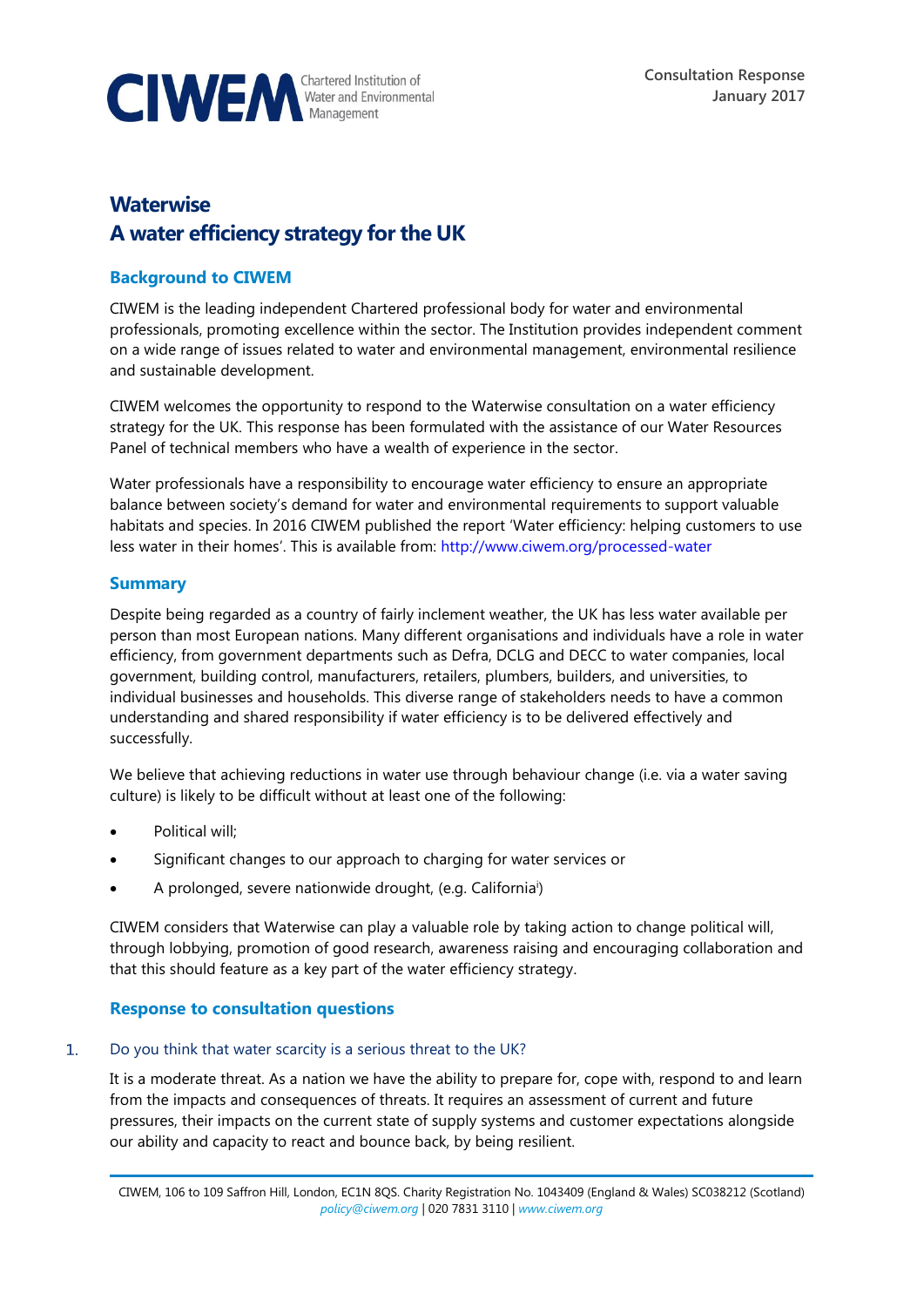The uncertainty involved in assessments, for example from climate change, is one of the greatest risks as it could result in a lack concerted action. Water efficiency and demand management offers an area where incremental changes can be made towards more resilient systems (e.g. increased metering offering tariff responses to water scarcity, reduced demand through improved customer behaviour etc.). A big challenge in this area is communicating the risks around water scarcity when it is not seen more widely as a big societal risk. Raising customer awareness of the water they use can only help serve this and will improve the willingness to pay for improved resilience.

## $2.$ Do you think that there needs to be greater consideration given to the impacts of water scarcity and if so by whom?

Yes: UK Government (notably Defra and DCLG), the devolved administrations, Water UK, Environment Agency, Natural Resources Wales, SEPA, Ofwat, water companies in England and Wales and water undertakers in Scotland and Northern Ireland, household and non-household customers, new entrants to the retail water market, academics, agricultural sector, manufacturers suppliers and installers or water using devices, water efficiency products and other related products including gardening sector, all associated retailers.

Currently the regulatory environment is placing responsibility to companies, but the issue is wider. The 2016 Water UK studyii Water resources long-term planning framework was a welcome step in the right direction. More collaborative projects such as these that are in tune with the water resource management plan cycles, and can help maintain momentum and take a higher level view based on those outputs.

Action to improve our capacity to deal with scarcity events needs to follow.

#### $3.$ Do you think that increased water efficiency is a legitimate response to the threat of water scarcity?

Yes it should be part of the response, alongside supply side solutions, including new sources and water transfers. Even if it cannot provide a solution to the whole of the threat in isolation, it must be included as one of the necessary responses for examination and development. However:

- not at the expense of health and sanitation.
- water efficiency effectively provides additional headroom in the supply demand balance through reducing demand, which makes the industry more resilient to drought. The potential risk is that water efficiency is used as a tool to reduce investment in supply and delivery assets, and at the same time used as a tool to reduce abstraction; thereby reducing the overall headroom and reducing resilience to future pressures and strains such as drought.
- water efficiency is used in the run up to a drought to reduce demand as a direct response to it (e.g. the 'Beat the drought' campaign in 2006); there is a risk that this water efficiency 'headroom' is reduced for future droughts, and this risk needs to be quantified and managed when drawing up drought plans.

#### $\overline{4}$ How can we better integrate water and energy efficiency programmes?

Initiatives such as the Green Deal had the potential to integrate water and energy efficiency and a 2012 UKWIR project demonstrated the quantitative and qualitative benefits of such programmes. However national programmes seem unlikely without a significant change in government policy and local programmes have more potential in the short term. In the meantime, Waterwise should continue to lobby government and work with other stakeholders on the links between water and energy efficiency.

We also consider that any kind of natural resource use efficiency programme should be nexus-focused. To include food, and not just water and energy. Funding sources for water, energy and food programmes, irrespective of which government department or body they sit within should be unified.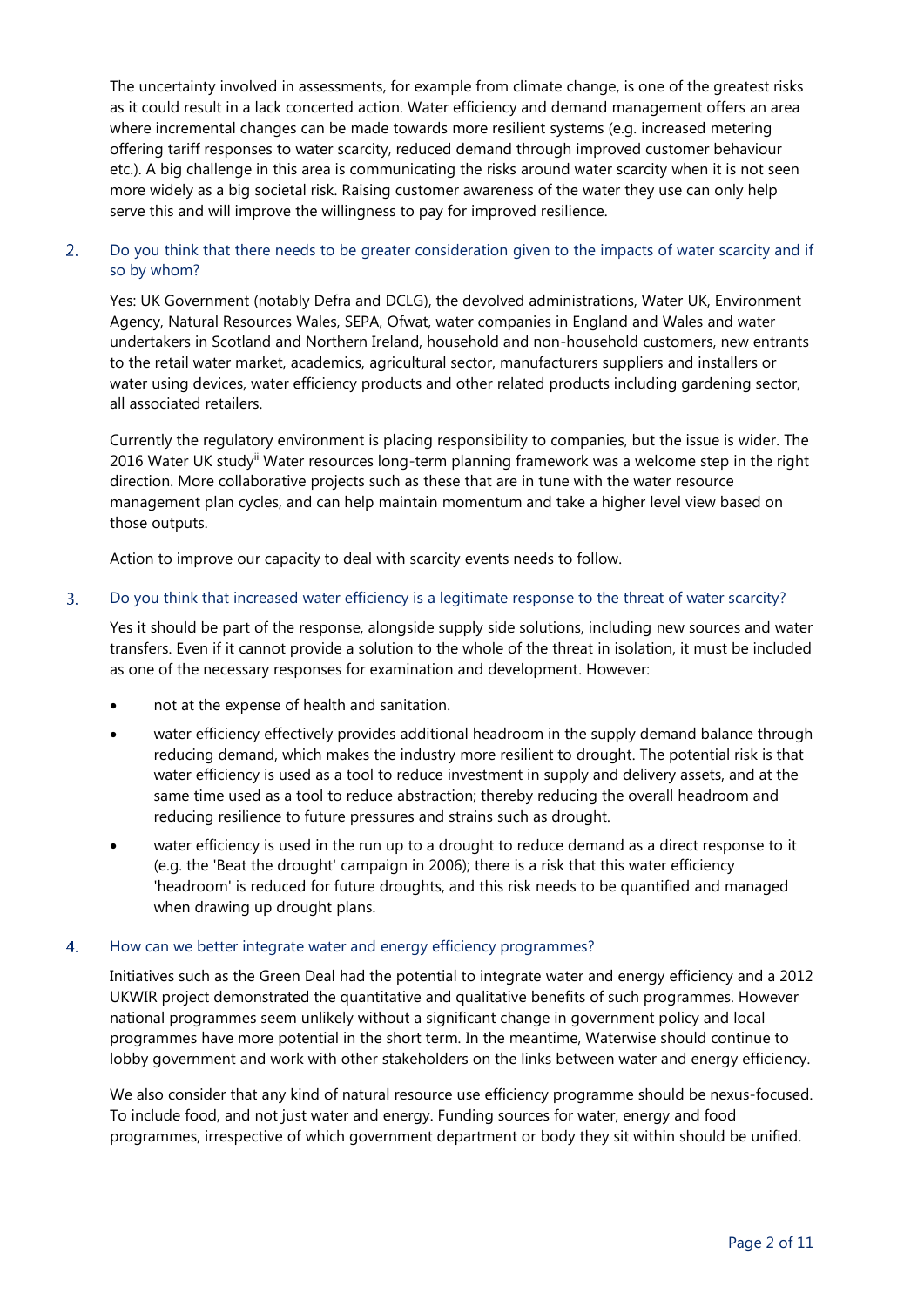## $5<sub>1</sub>$ How can we better measure and monitor best practice water efficiency in the UK? Is per capita consumption the best indicator?

The first recommendation could probably better phrased and perhaps contain the phrase "…and include baseline values against which water efficiency and resilience can be measured/compared".

The strategy should clearly define what it is aiming to measure. Consumption data may not actually show best practice.

Per capita consumption (PCC) is one outcome or 'key performance indicator' for household consumption, but presents difficulties as it is not measured in any way. Per household consumption (PHC) can be measured and the effect of occupancy can be accounted for. However at present PHC is only measured at around 50% of properties (i.e. those that are charged for on a metered basis). This cohort of households is large but not necessarily representative of the whole population and consumption has to be estimated using notoriously imprecise methods (requiring extensive reconciliation) in the remaining properties. Water company data can only go so far, especially in relation to unmeasured consumption, which may mask extremes of PCC. Compulsory metering would help with unmeasured consumption and smart metering would go some way to helping with data.

The problem with either PCC or PHC is that they can be influenced by externalities such as the weather, so they should be normalised for this, or they cannot be used effectively. The impact of any demand restrictions would also need to be accounted for. PCC or PHC may be suitable measures for household consumption, but does this strategy cover consumption elsewhere, for example in non-households and non-public water supplies? Does it also include leakage?

Regional targets might be more realistic for the UK as why should someone in Scotland, where there is unlikely to be water scarcity have to achieve a PCC of 100L, compared to someone in London where there is likely to be water scarcity but a greater ability to pay to use more (via whatever route).

Appliance and building-level indicators are also problematic as devices and infrastructure can be changed irrespective of building regulations.

It may be more desirable to have a basket of measures, acknowledging the limitations of any single measure. Per household consumption has the potential to offer a more stable year by year comparator as part of this. For the general public one measure is more appropriate, but for decision-makers it is probably unwise to focus on a single metric.

## 6. Could the UK match international best practice and achieve a per capita consumption of 100 litres? And if so how?

We do not support the use of consumption targets to represent best practice as this is likely to vary across the UK to reflect different levels of water scarcity and the most appropriate way to address these challenges.

It is difficult to compare the water supply systems, charging methods, plumbing systems and water using behaviours of the UK with those internationally and to state what is 'best practice'. Other measures are essential or important in achieving water efficiency such as maintaining public health, providing consumer choice and freedoms.

Given the volume of water imported in 'water footprints' of products, should these be included in a PCC in order for greater recognition amongst people of these issues? Perhaps PCC should only be potable and there could be a non-potable PCC as well, which could be made up from water from other sources such as rainwater harvesting and greywater reuse – although is there any real need to drive down water consumption to the bear minimum? There can be impacts on health and wellbeing and on mental health. Vulnerable groups, particularly the elderly can become too focused on water saving and neglect their personal care as a result.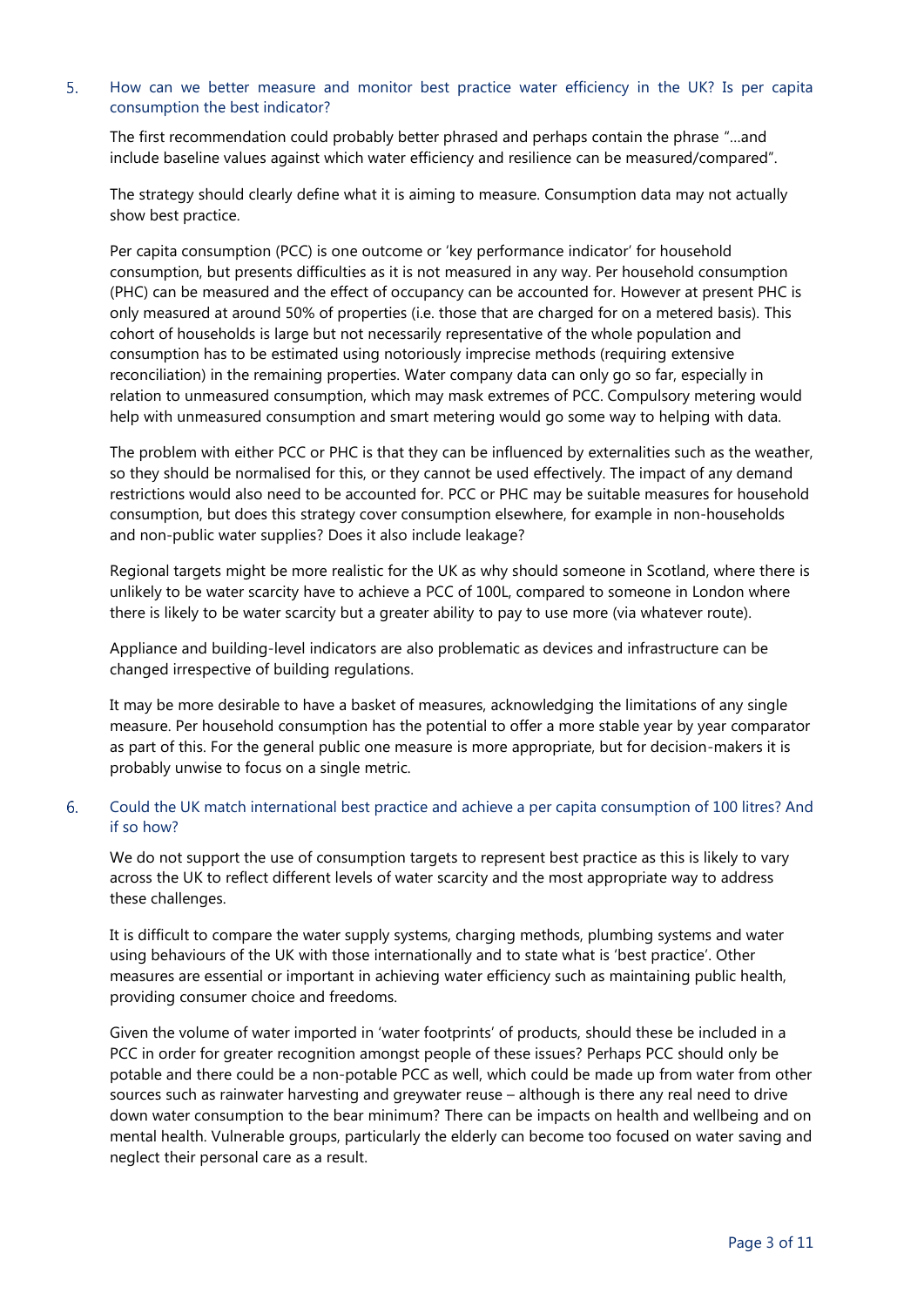We do believe consumption reduction should be targeted, progressively, and delivered through a mix of behavioural, technological and tariffing approaches, including the use of household and community level incentives to encourage consumption reduction in periods of need (as well as through the use of penalty tariffs to reduce discretionary use in dry spells). This should be driven by stronger government, to promote full meter coverage, from which further water efficiency drivers can be realised.

## $7<sub>1</sub>$ What other indicators or approaches could be used to help monitor progress or set targets towards greater levels of water efficiency?

An alternative would be to use UK-based evidence from recent years to estimate the effect that various activities have had in reducing household consumption, including the effect of water fittings regulations, retrofit programmes, metering and education programmes. This evidence exists, for example in the Water Efficiency Evidence Base. Such evidence could then be used to set water efficiency targets, based on an understanding of what has actually occurred and what might be possible under a range of future scenarios, with uncertainties.

We also recommend creating improved awareness of the full economic, social and environmental costs of wasting water, in general and especially when water resources are under pressure.

There could be an indicator for non-potable water use – water that does not need to be abstracted, treated and transported vast distances i.e. saving water and energy.

Please also refer to our response to question 9.

#### 8. Do you agree with our definition and vision for water efficiency in the UK?

The definition of water efficiency (first bullet point) is vague. Does this apply just to the definition of consumption in homes and businesses? Or does it apply to water abstraction, treatment, and delivery to consumers?

Care is required when using the term 'wasted', as a lot of work has shown this is counter-productive. If people do not perceive they waste water then they will not be inclined to follow water efficient practices or install water efficient devices.

There is a confusing mention of water reuse and rainwater harvesting here – they do not fit any of the three bullet points of the definition and are in fact in contradiction of the first two and there is debate as to whether they are demand-side or supply-side, as they reduce potable demand, but are an 'alternative supply'. Clarity on the position of these alternatives would be sensible.

The section is not really clear, for example the term 'water saving' is introduced; is water saving 'water efficiency' or 'water conservation'?

An alternative definition might be:

**Water resource efficiency**: minimising the waste of water from the point of abstraction to the final end-use of water.

This fits well with the ethos behind water resource planning. The term could be subdivided; for example:

- Water efficiency in raw water transportation (raw water mains leakage)
- Water efficiency in treatment works (treatment works losses)
- Water efficiency in distribution networks ("trunk mains service reservoir, distribution and supply pipe leakage leakage")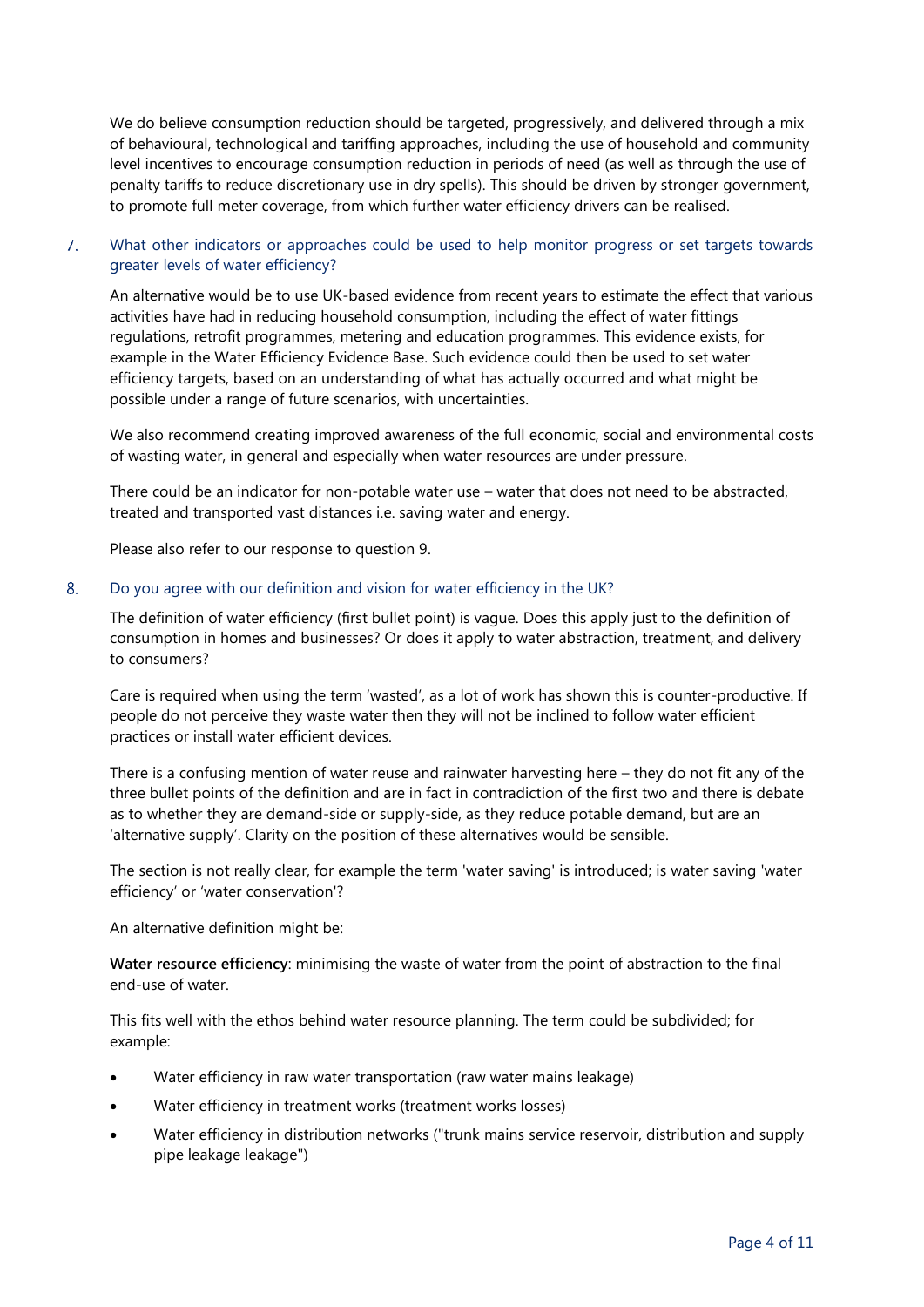- Water efficiency in homes (domestic per capita consumption)
- Water efficiency in businesses (non-domestic consumption), etc.

The vision needs to be clear and not necessarily state how it will be achieved, for example: "*A UK in which all people, homes and businesses are water efficient*".

It is not clear whether leakage and metering are part of water efficiency in the strategy. Within the vision 'all people, homes and businesses are water efficient' would imply that leakage is part of water efficiency - as water companies are businesses. Metering is a means of helping to deliver water efficiency to homes and businesses through quantifying how much is used and how much is saved; so metering is also part of water efficiency.

One thing that requires addressing is that technology, albeit smart, takes the front seat in the vision and behaviour change or human factors are not mentioned at all. Relying on technology, regulation and legislation is limiting and not the approach expected, especially as the following section is all about people and behaviours.

Our response to question 9, below, provides further recommendations.

#### 9. Do you agree with the recommendations for building a water saving culture?

Achieving reductions in water use through behaviour change (i.e. via a water saving culture) is likely to be difficult without at least one of the following:

- Political will;
- Significant changes to our approach to charging for water services, or
- A prolonged, severe nationwide drought

Therefore we consider that specific actions are required focusing on:

- Lobbying government and related agencies on the clear need for a water efficiency strategy to address the findings of the Water UK Long Term Water Resources Project report.
- Implementing industry standard methods for estimating and reporting unmeasured household consumption and reporting measured household consumption.
- Continued funding and general support of research into water efficiency, including the effectiveness of different water efficiency technologies and the effect of metering, tariffs and behaviour change programmes on consumption and water conservation.
- Clearer, evidence-based guidance on the estimation, measurement and reporting of leakage. Leakage reduction is a fundamental part of water conservation and the credibility of any water efficiency strategy depends critically on water companies 'doing their bit' (and being able to demonstrate that they are doing so against easily understood targets).
- Co-ordination of a water use forum including manufacturers, retailers (from large national organisations to smaller local businesses), social landlords, local authorities, consultants/contractors, community groups, charities and academics. This forum should have a clear mission, set of objectives and programme of actions to achieve stated aims. It could be held to account by Ofwat. It should use existing activities such as the Water UK Demand Forum, Water Efficiency in Buildings group, the Water Efficiency Awards, and relevant publications, conferences and 'social media' to maximise its impact.

The report 'Making Water Conservation a California Way of Life' provides a good example of a detailed strategy that we believe has the potential to deliver its stated intention. It is driven by a prolonged, severe drought which has resulted in political will to implement fundamental change in the approach to water use via changes in: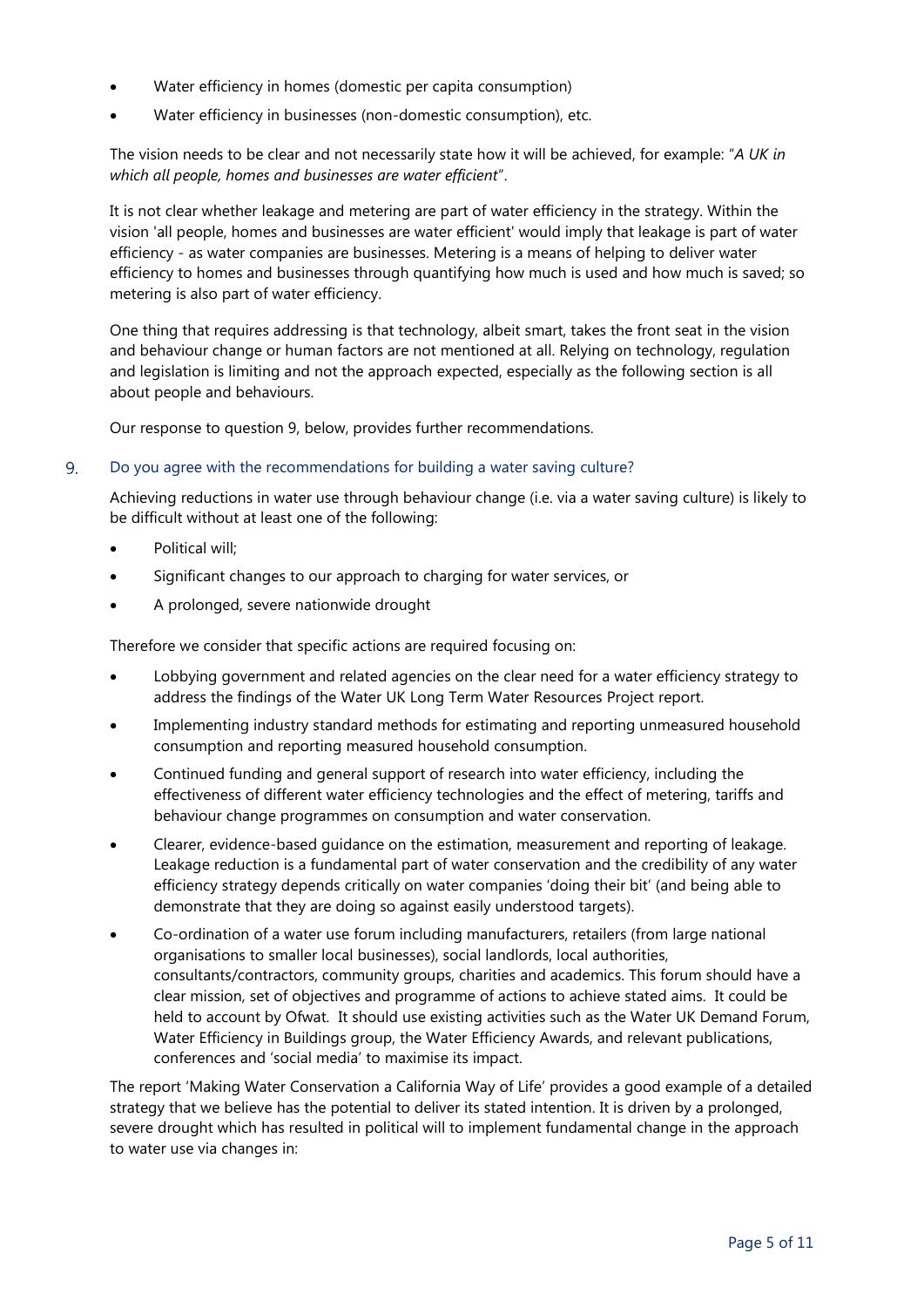- Institutional roles and responsibilities.
- Policy and legislation (i.e. Executive Order B-37-16).
- Standard setting, based on local drivers, taking account of water use in households, nonhouseholds, agriculture and leakage.
- Measurement and evaluation of performance against standards, with rewards and penalties based on this for water undertakers.

In our view, it will not be possible to deliver a water saving culture without the political will and resulting institutional and policy drivers.

The general view outlined of a large scale combined communication campaign can only go so far. More thought is needed on this to develop a strategy specific to drive culture change relating to the value of water, not just water saving. The six recommendations in this section do not particularly relate to building a water saving culture, with the exception of the first one perhaps. They are more about a communication and information platform/system, which is about knowledge dissemination, not public engagement i.e. two-way activities.

The Communication Platform is a good idea – should the 'Water Information System' include floods as well as drought or is Waterwise's view that it is already dealt with sufficiently in other communication/information systems?

The Water UK LTWRP report should provide a catalyst for this and we believe Waterwise should lobby government to implement something like the Californian example, amended to meet UK-specific requirements.

### $10<sub>1</sub>$ How can we bring together partnerships to deliver this wider level of awareness?

We believe Waterwise should play a central role in bringing stakeholders together into a 'Water Saving Forum'. The following is taken from the CIWEM policy position statement on water efficiency:

- CIWEM fully supports the extensive work done by water companies to meet their statutory obligations to promote the efficient use of water by their customers, through activities such as school education programmes, water audits, retrofits of water saving devices, online and paperbased advice, water use calculators and engagement in the community. This work needs to continue in the context of (smart) metering and new tariffs, and be guided by better insights into water-using behaviour. We also recognise the significant effort by a wide range of other organisations to promote and progress water efficiency in the UK.
- CIWEM believes water companies could promote water efficiency more imaginatively via the principal activities outlined in Water Efficiency policy position statement, and by engaging with a wider range of stakeholders, from manufacturers and retailers to community groups and credible third-sector organisations or well-known brand owners who have more exposure and market-moving ability than they do.
- The Westminster government, devolved administrations, local authorities and other government agencies have a role in promoting water efficiency. The public sector should provide the lead in promoting the use of water efficient products when publicly owned buildings are upgraded or refurbished. More support should be provided to ensure water efficiency is included in programmes focused on alleviating fuel poverty and maintaining housing standards (such as RENEW in London and 'arbed' in Wales).
- There are many different groups who have an important role to play in delivering water efficiency, including manufacturers, retailers (from large national organisations to smaller local businesses), social landlords, local authorities, consultants/contractors, community groups, charities and academics. Partnership between these kinds of organisations will be critical to enable a real change in how we use water. We recommend that government, regulators and the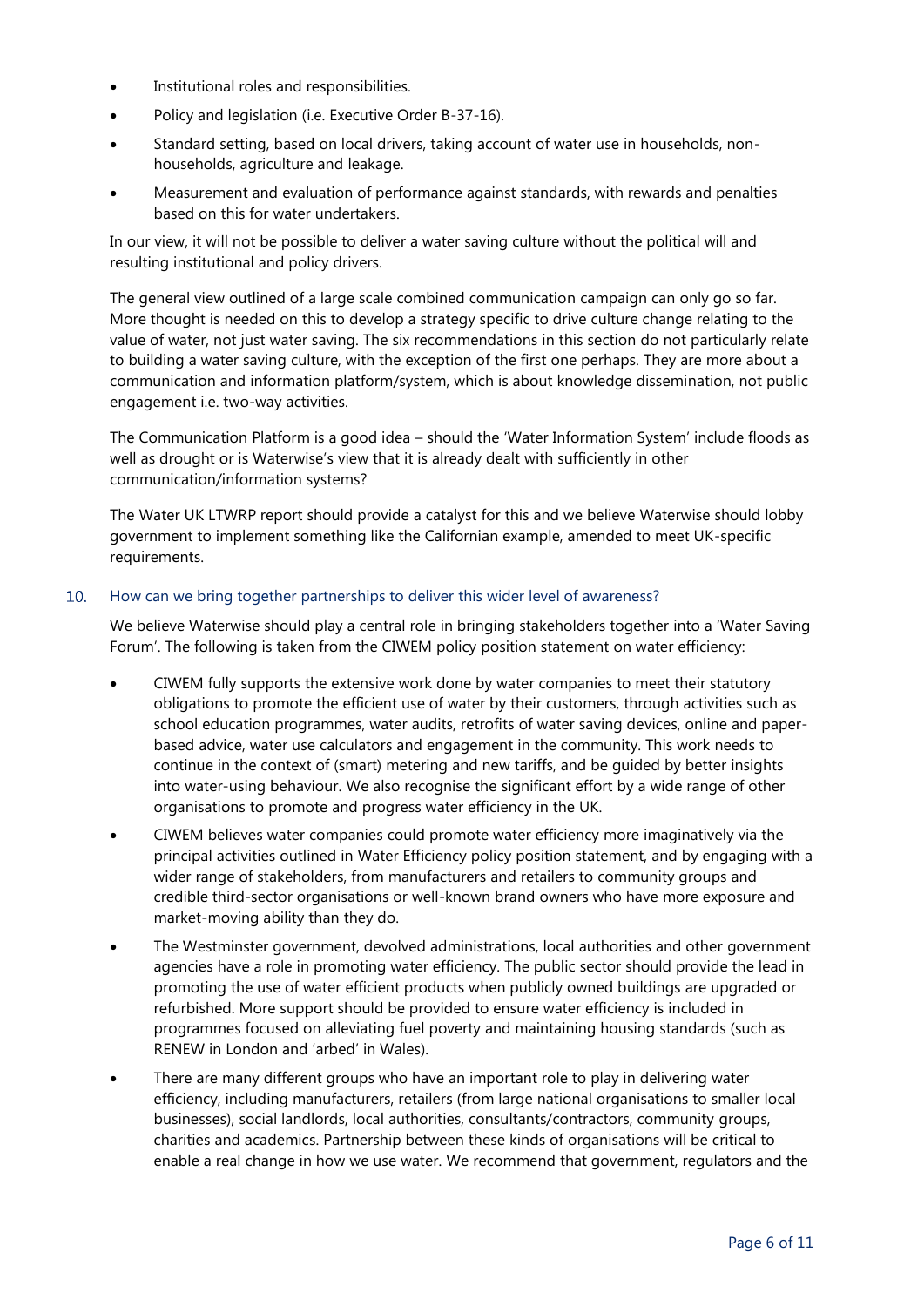water industry work collaboratively with all stakeholders to deliver meaningful, measurable and impactful change. CIWEM recommends that a water saving forum be established, with a clear mission, set of objectives and programme of actions to achieve stated aims.

 The new water saving forum should not be a talking shop. It could be held to account by Ofwat. It should use existing activities such as the Water UK Demand Forum, Water Efficiency in Buildings group, the Water Efficiency Awards, and relevant publications, conferences and 'social media' to maximise its impact.

Waterwise should also think beyond the water sector. The third sector is already mentioned, which is encouraging but there could also be better engagement with wider forums – the Transition Town movement for example. Existing networks can be used by undertaking a network information gathering exercise and then approaching each one with a list of practical actions so that water efficiency can be embedded across them with ease.

## 11. Do you agree with the opportunities and challenges outlined for water efficiency from greater retail competition for water?

There are real dangers that water efficiency is lost in retailers as a focus due to economic factors as they compete to survive in an environment that offers small margins. The main challenge is that for retailers to deliver effective water efficiency to customers, there needs to be a real business advantage for them (maintaining customers, gaining new customers or developing a new revenue stream).

New retailers do have the capacity to be innovative in the products and services they offer, and the way they finance them. Although at present we do not really know how the new retailers and third party intermediaries will behave.

CIWEM consider the wholesaler (who manages the supply system), should retain the responsibility to control triggering of this across an area as part of Drought Planning, and during a drought response a process needs to be implemented that focusses on the drought response (is not overly onerous with regards interactions with numerous retailers).

## Do you agree with the recommendations for developing a framework for water efficiency in  $12.$ competition?

There is a wealth of evidence and experience that the current water sector has built up on water efficiency - but retailers need to be creative in how they deliver their water efficiency services; building on what has been learnt to date, but not being constrained by a framework.

The (water efficiency) strategy needs to:

- be flexible and agile to deliver information and advice to new retailers, third party intermediaries, and businesses,
- establish exchange of ideas, issues and challenges with the new retailers, and understand what they require from the strategy,
- provide benchmarking between different approaches and outcomes,
- helping to produce codes of practice, etc,
- promoting and communicating success stories, etc.

There might be the need for a range of services that need to be developed, but we are not sure that there is a clear enough need for a framework at the present time.

## $13.$ How can we ensure that non-regulated members (e.g. TPIs) of the water sector help to deliver water efficiency?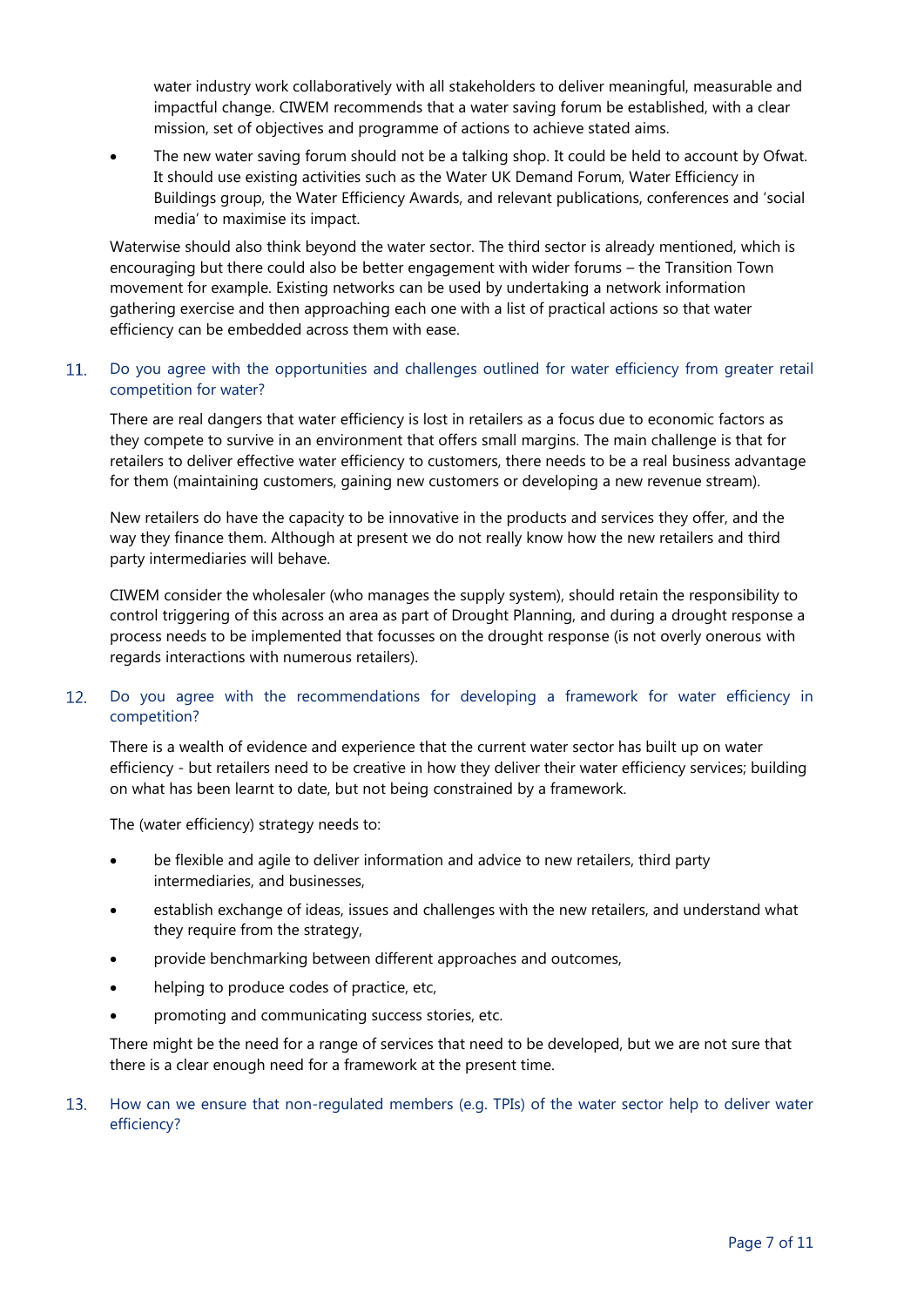Third party intermediaries (TPIs) will promote water efficiency if there is benefit to them, there is no way of ensuring that they deliver water efficiency unless a statutory requirement is created that new retailers support TPIs and vet their programmes to ensure water efficiency is included. The strategy needs to engage with TPIs to determine their level of interest and what is needed to encourage them to deliver water efficiency.

#### How can we improve water efficiency in social housing across the UK? 14.

We recommend continuing with partnership programmes for the retrofit of social housing to meet required housing standards, address fuel poverty and generally upgrade the existing housing stock.

We also recommend that new-build social housing should be used to exemplify the integrated benefits of water efficiency, energy efficiency and urban drainage management, wherever possible, and that Waterwise should work with national and local governments, developers and other to deliver this objective.

Waterwise could encourage all community groups to participate and respond to their local Neighbourhood Plan. Often responses are done by particular community groups who may not represent all of the interests of a neighbourhood – 'hard to reach' groups and non-represented parts of the community could be something to focus on in Waterwise' future activities. Enhancing community engagement between Councils and communities, through recognised public engagement approaches, not just behaviour change programmes. Please refer to website of National Coordinating Centre on Public Engagement.

Any water efficiency training programmes should include human factors i.e. behaviour/culture change and public engagement, so that practices of a range of organisations are supported to change to be more engagement rather than dissemination-focused.

#### 15. What further incentives and standards are required to increase water efficiency in new homes?

We recommend placing obligations on developers to install water efficient devices in areas where water availability is low and usage of the available resource is high, via planning conditions. This could be combined with financial incentives to occupiers to achieve (low) target consumption rates in those homes.

We are aware of other water companies (in addition to Southern) who are evaluating whether variable infrastructure charges for developers, to encourage the installation of more water efficient fixtures and fittings in new homes. The effectiveness of these initiatives should be evaluated, taking account of the specification of the water using devices installed and the actual consumption after new homes are occupied, compared to a suitable baseline.

Incentives for participation in responding to local Neighbourhood Plans would be useful, as this is one direct thing local authorities pay attention to. This could be something to focus on in Waterwise's future activities.

#### $16<sub>1</sub>$ How can we increase the number of water efficiency retrofits being undertaken?

There are a wide range of options that would need to be related to the types of communities and customers being addressed (across socio-economic groups for households, but also across the diverse range of non-households) and also based on who is doing the retrofits. This could include water companies, local authorities/RSLs, charities, water retailers (for non-households).

Retrofits can be maximised by providing the most appropriate incentives to all parties. For example, 'points' towards a community investment could increase uptake in wealthy areas, whereas financial issues may be more successful in more hard-pressed areas. There are a myriad of challenges and opportunities and water companies are already doing excellent work in this area.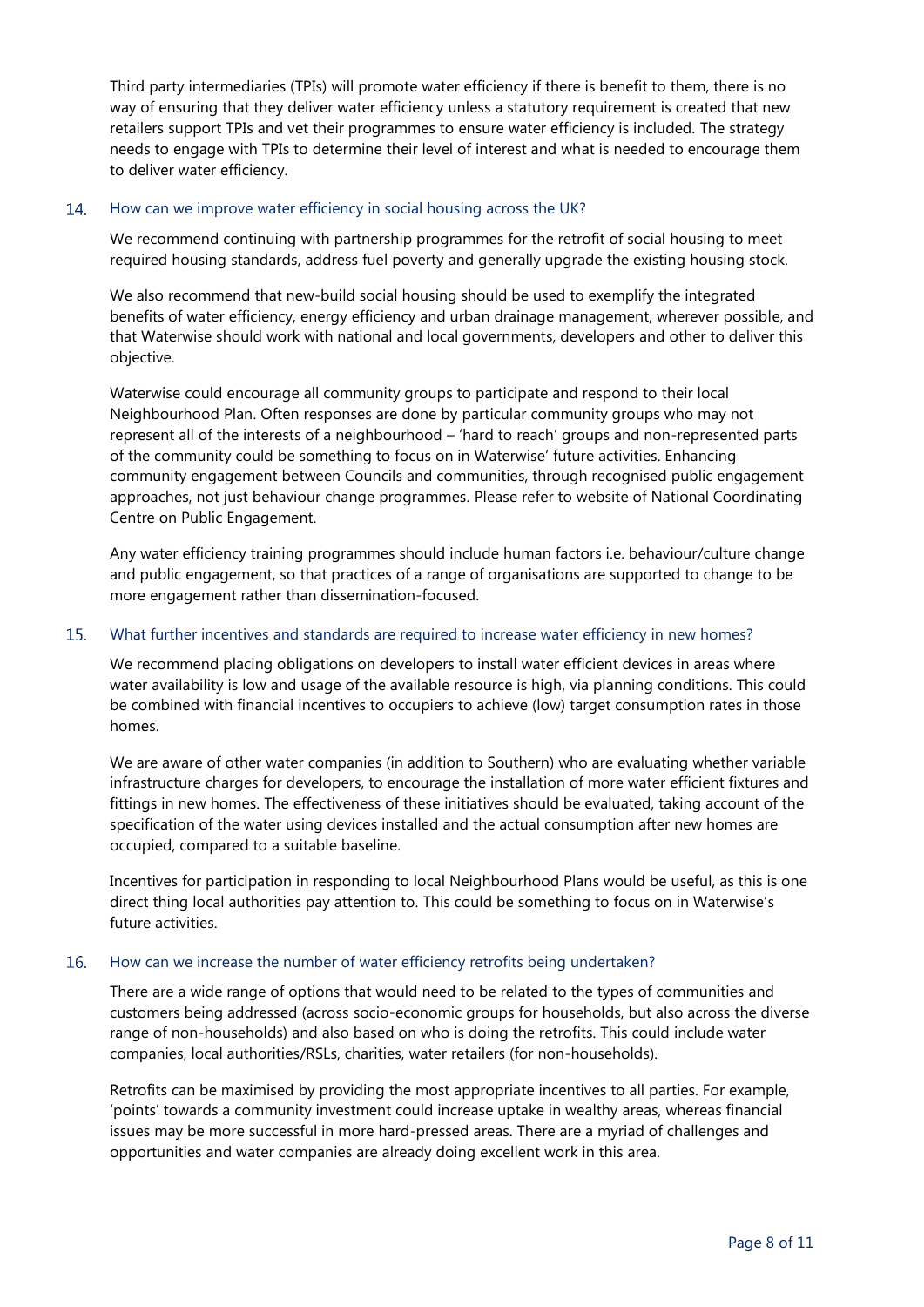We recommend engaging with water efficiency practitioners to develop a compendium of approaches which can be used as a reference and to identify best practice. This should also be linked to the water efficiency evidence base (see question 23 response).

Please refer to our response to question 9

 $17<sub>1</sub>$ What further incentives and standards are required to increase water efficiency in new non-domestic buildings?

There is already quite a range, but more towards supporting non-potable/alternative water supply systems might be warranted. Please refer to our response to question 9.

## 18. Should water companies incentivise the uptake of water efficient devices and fittings through rebates and other financial levers?

This is commonly included in the option appraisal process as part of water resources planning, but to our knowledge has not been implemented in the UK. Such an option is likely to require the implementation of some consumption standard (e.g. a labelling scheme) as a pre-requisite (in order to reliably identify qualifying devices) and is also likely to need national co-ordination, or at least be more successful than schemes undertaken by individual water companies.

#### 19. Should the UK Government give water efficient devices a zero VAT rating?

Yes, and please also refer to our response to question 9 and 20.

Waterwise should also liaise with the UK Rainwater Management Association regarding rainwater harvesting. There are a vast range of installations in non-domestic properties, but no one has taken it upon themselves to develop an inventory of data and analysis, despite interest across a range of parties at the Waterwise RWH event in Woking (http://www.waterwise.org.uk/pages/rainwatergreywater-event.html), this was a missed opportunity and it would be useful if Waterwise could identify/generate a funding structure to support further work.

#### 20. How can we strengthen the Water Label to transform the market towards more efficient products?

We recommend Waterwise should work with the labelling organisations and lobby for the mandatory marking of all water using devices with the label – i.e. move from a voluntary to mandatory scheme.

Failing this, efficiency ratings could be linked to progressive reductions in VAT from full to zero, by efficiency bands. This would save costs for the buyer, encourages manufacturers to design and build products that are likely to sell more, by cost attractiveness and also promote their 'green credentials'.

## $21.$ What other options are there for product innovation in water efficiency for the UK and how can we incentivise these?

Product innovation requires a market in which new inventions can make money. This is a challenge when water charges are so low, and when water is not regarded 'as an issue' by most stakeholders. Looking beyond water such as products that assess other characteristics, for example [here](https://www.wired.com/2015/06/smart-sensor-farmers-dont-waste-water-drought/) soil structure and topography are the focus and the software then decides how much water to irrigate with.

Please refer to our response to question 9 for suggestions to address this issue.

### $22.$ Do you agree with the recommendations on metering and tariffs?

We agree that water companies should be free to meter customers regardless of their water stress status, to encourage the efficient use of water by all, whilst meeting the needs of the vulnerable and disadvantaged.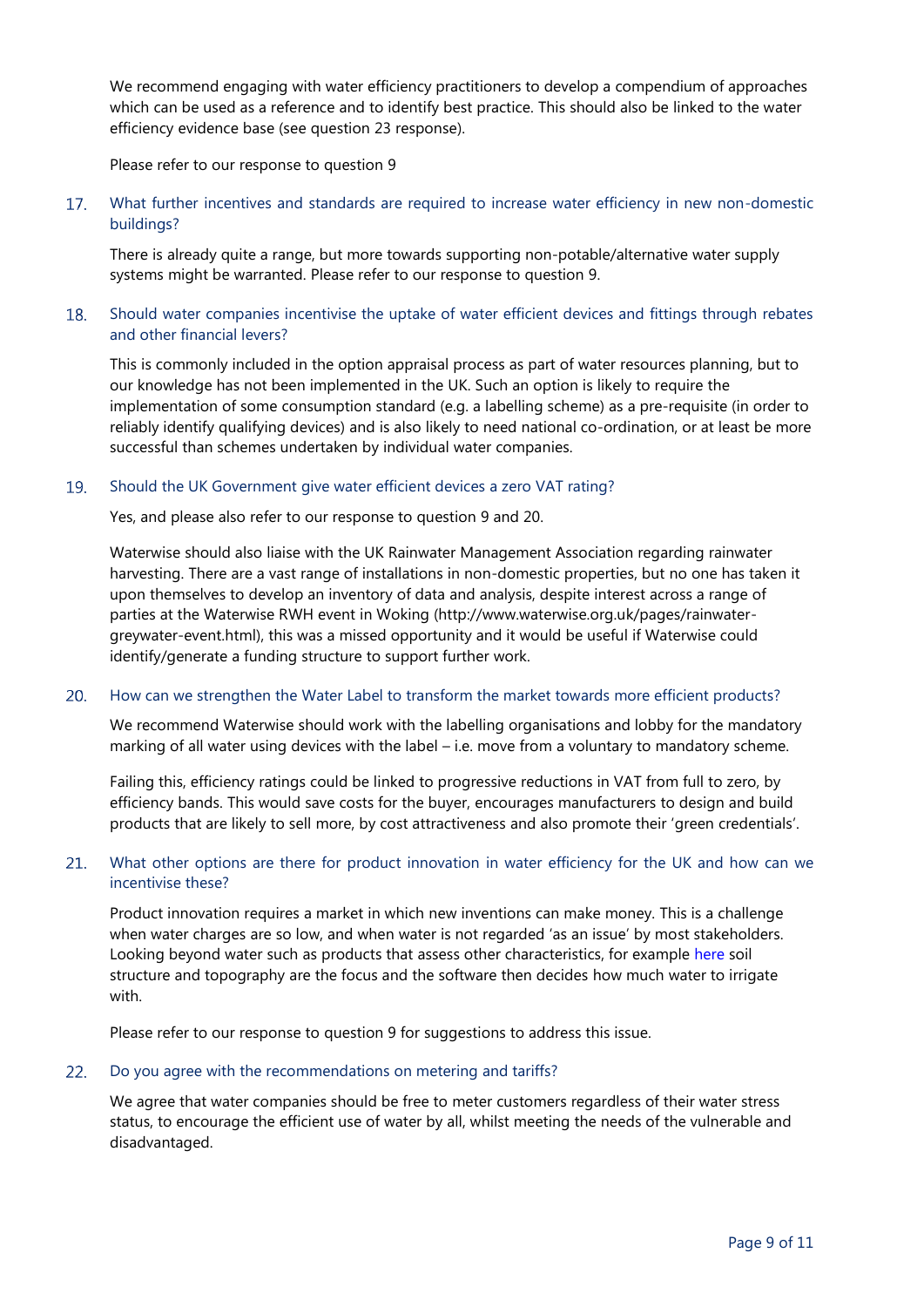Getting full metering (or as close as technically practical) is critical. Whilst offering companies the mechanism to compulsorily meter is useful, the customer base is often suspicious of why this would be done, especially where the area is not perceived to have water resources 'problems'. Regulators and government put the emphasis on the water companies to promote metering, however, this should be driven by strong policy if the benefits are recognised.

The key issue is pace - we do not think it is possible to meter all properties by 2020, given the water industry's current Water Resources Management Plan and Business Plan timetable, without immediate government intervention. It also does not allow for a full assessment of the costs involved. It could be possible by 2025, with the provisos the strategy identifies. Instead we may need to be less aspirational, but promote a more realistic phasing. For one, decisions would be need to be made on what meters are to be installed, and rushing through could result in opportunities with linking to other utilities.

We support a move to smart metering which has extensive benefits beyond 'dumb' metering and intermediate options such as automatic meter reading (AMR). However, further work is required to understand the pros and cons of different smart meter technology, customer communications, data transmission methods and data storage and analysis systems. The roll-out of electricity smart meters should be a clear warning to the water industry, to learn the lessons and not underestimate the challenges involved.

Smart metering is a pre-requisite for most tariffs however much more research is required to determine the costs, benefits and technical/practical challenges associated with smart meter tariffs. A longer timescale will not sound as good in a document, but if there is a focus on the outcome then it is more likely to yield success.

Our current understanding is that retail separation for non-households is likely in the early 2020s, should non-household retail separation prove successful. If this were to happen it is much more unlikely that a co-ordinated programme of household metering will take place.

## 23. From your experience in delivering or receiving home visit linked to retrofit programmes, how can the industry support improvements and knowledge sharing?

There is strong evidence on the effectiveness of water efficiency retrofit programmes in the Water Efficiency Evidence Base, which was extensively updated in 2015. We therefore disagree that "there is a need to collate up to date figures". However we do recommend this evidence base is maintained and updated annually. Awareness of the evidence base within the industry is good, but could be better and could be promoted by Waterwise.

The savings estimated for various water efficiency retrofits do vary, either as a result of the programme itself or the quality of the data collected. This variation could be better understood by requiring those organisations involved in retrofit programmes to meet a minimum standard of data collection. This need not be onerous, for example analysis can be based on routine meter reads at metered properties. Organisations could then provide data to Waterwise or other bodies (e.g. UKWIR for inclusion in the annual update.

Despite the reported variations in savings from water efficiency retrofits, there is some convergence in results for well-organised, plumber-led household retrofits, which for example include dual flush toilet retrofits, shower head replacement and tap aerators. This evidence should be used to specify future retrofit programmes.

## 24. How can we improve the evidence base for water efficiency to better share learning on the latest large scale water efficiency programmes?

We recommend maintaining the existing water efficiency evidence base through regular updates. This can be done very cost effectively (e.g. a few thousand pounds a year) and is not a major challenge. By using other cross-resource networks Waterwise will be able to influence across networks and sectors.